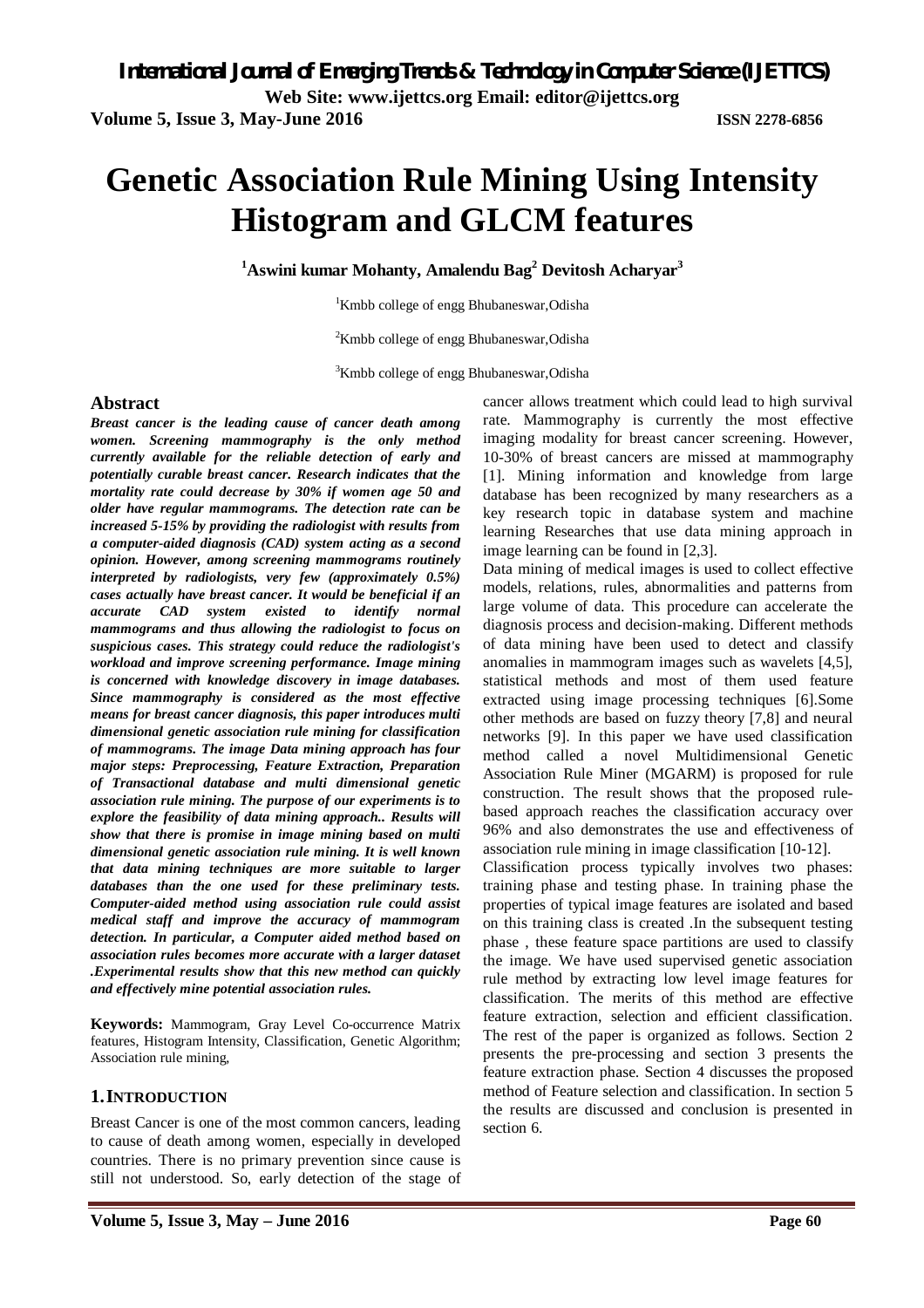**Volume 5, Issue 3, May-June 2016 ISSN 2278-6856**

# **2.PRE-PROCESSING**

The mammogram image for this study is taken from Mammography Image Analysis Society (MIAS)†, which is an UK research group organization related to the Breast cancer investigation [13]. As mammograms are difficult to interpret, pre-processing is necessary to improve the quality of image and make the feature extraction phase as an easier and reliable one. The calcification cluster/tumour is surrounded by breast tissue that masks the calcifications preventing accurate detection and shown in Figure.1. .A pre-processing; usually noise-reducing step is applied to improve image and calcification contrast figure 2. In this work [14] efficient filter referred to as the low pass filter was applied to the image that maintained calcifications while suppressing unimportant image features.

Figure 2 shows representative output image of the filter for a image cluster in Figure 1. By comparing the two images, we observe background mammography structures are removed while calcifications are preserved. This simplifies the further tumour detection step.



**Figure 1** ROI of a Benign



**Figure 2** ROI after Pre-processing Operation

### **2.1 Histogram Equalization**

Histogram equalization is a method in image processing of contrast adjustment using the image's histogram [15]. Through this adjustment, the intensities can be better distributed on the histogram. This allows for areas of lower local contrast to get better contrast. Histogram equalization accomplishes this by efficiently spreading out the most frequent intensity values. The method is useful in images with backgrounds and foregrounds that are both bright or both dark. In particular, the method can lead to better views of bone structure in x-ray images, and to better detail in photographs that are over or underexposed. In mammogram images Histogram equalization is used to make contrast adjustment so that the image abnormalities will be better visible.

† peipa.essex.ac.uk/info/mias.html

### **3.FEATURE EXTRACTION**

Features, characteristics of the objects of interest, if selected carefully are representative of the maximum relevant information that the image has to offer for a complete characterization a lesion [16, 17]. Feature extraction methodologies analyse objects and images to extract the most prominent features that are representative of the various classes of objects. Features are used as inputs to classifiers that assign them to the class that they represent.

In this Work intensity histogram features and Gray Level Co-Occurrence Matrix (GLCM) features are extracted.

### **3.1 Intensity Histogram Features**

Intensity Histogram analysis has been extensively researched in the initial stages of development of this algorithm [18]. Prior studies have yielded the intensity histogram features like mean, variance, entropy etc. These are summarized in Table I Mean values characterize individual calcifications; Standard Deviations (SD) characterize the cluster. Table 2 summarizes the values for those features.

| <b>Feature Number assigned</b> | Feature         |  |  |
|--------------------------------|-----------------|--|--|
|                                | Mean            |  |  |
|                                | Variance        |  |  |
|                                | <b>Skewness</b> |  |  |
|                                | Kurtosis        |  |  |
|                                | Entropy         |  |  |
|                                | Enerov          |  |  |

**Table 1:** Intensity histogram features

In this paper, the value obtained from our work for different type of image is given as follows: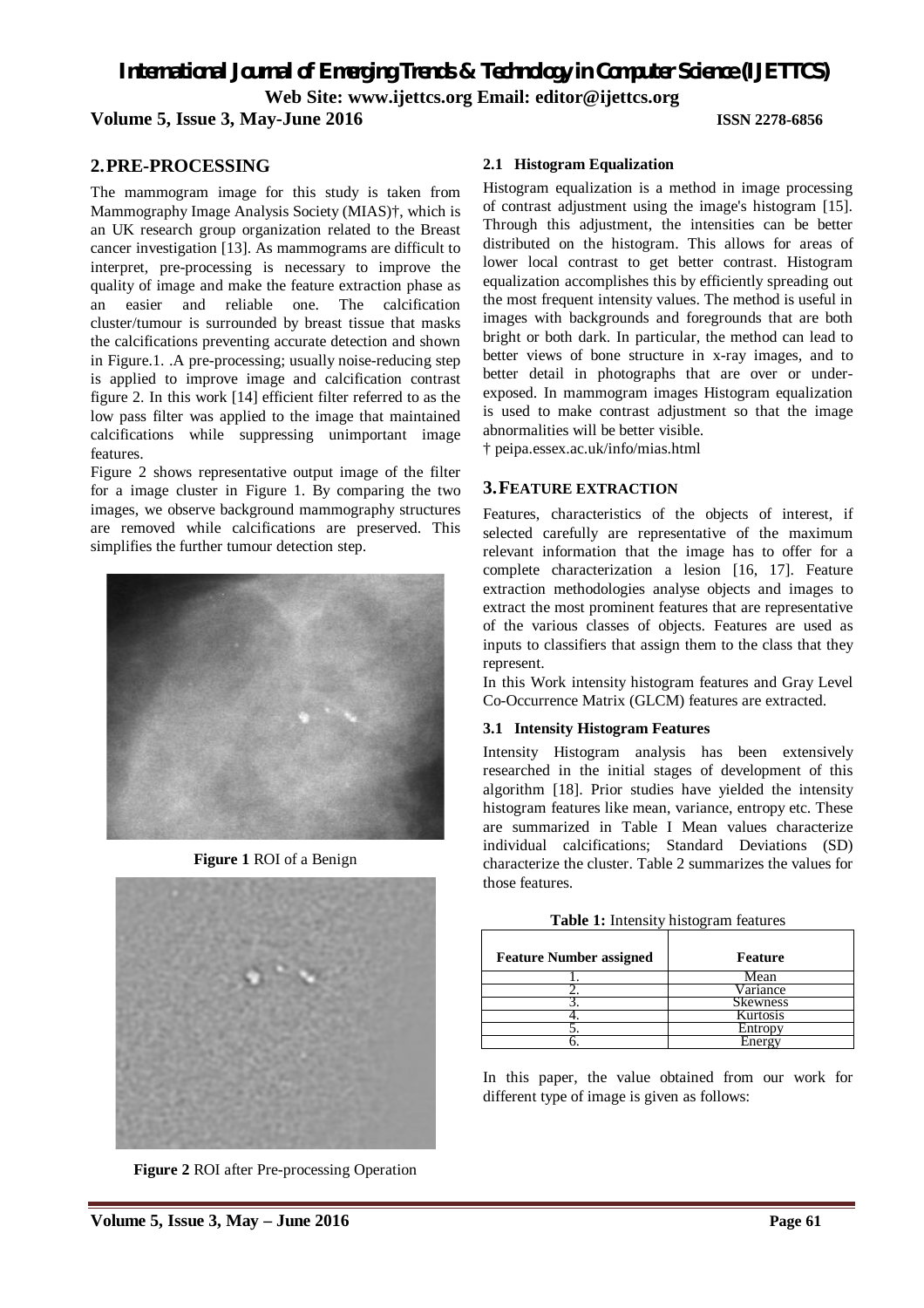# **Volume 5, Issue 3, May-June 2016 ISSN 2278-6856**

| <b>Image Type</b> | <b>Features</b> |              |                 |          |                |               |
|-------------------|-----------------|--------------|-----------------|----------|----------------|---------------|
|                   | Mean            | Varian<br>ce | <b>Skewness</b> | Kurtosis | <b>Entropy</b> | <b>Energy</b> |
| normal            | 7.2534          | 1.6909       | $-1.4745$       | 7.8097   | 0.2504         | 1.5152        |
| malignant         | 6.8175          | 4.0981       | $-1.3672$       | 4.7321   | 0.1904         | 1.5555        |
| benign            | 5.6279          | 3.1830       | $-1.4769$       | 4.9638   | 0.2682         | 1.5690        |

**Table 2:** intensity histogram features and their values

# **3.2 GLCM Features**

It is a statistical method that considers the spatial relationship of pixels is the gray-level co-occurrence matrix (GLCM), also known as the gray-level spatial dependence matrix [19, 20, 21, 22]. By default, the spatial relationship is defined as the pixel of interest and the pixel to its immediate right (horizontally adjacent), but you can specify other spatial relationships between the two pixels. Each element (I, J) in the resultant GLCM is simply the sum of the number of times that the pixel with value I occurred in the specified spatial relationship to a pixel with value J in the input image.

The Following GLCM features were extracted in our research work:

Autocorrelation, Contrast, Correlation, Cluster Prominence, Cluster Shade, Dissimilarity Energy, Entropy, Homogeneity, Maximum probability, Sum of squares, Sum average, Sum variance, Sum entropy, Difference variance, Difference entropy, information measure of correlation1, information measure of correlation2, Inverse difference normalized. Information difference normalized. The value obtained for the above features from our work for a typical image is given in the following table 3.

**Table3:** GLCM Features and values Extracted from Mammogram IMAGE (Malignant)

| Featur<br>e<br>No | <b>Feature Name</b>       | <b>Feature</b><br><b>Values</b> |
|-------------------|---------------------------|---------------------------------|
|                   | Autocorrelation           | 44.1530                         |
| 2                 | Contrast                  | 1.8927                          |
| 3                 | Correlation               | 0.1592                          |
| 4                 | <b>Cluster Prominence</b> | 37.6933                         |
| 5                 | <b>Cluster Shade</b>      | 4.2662                          |
| 6                 | Dissimilarity             | 0.8877                          |
| 7                 | Energy                    | 0.1033                          |
| 8                 | Entropy                   | 2.6098                          |
| 9                 | Homogeneity               | 0.6645                          |

**Volume 5, Issue 3, May – June 2016 Page 62**

| 10 | Maximum probability               | 0.6411    |
|----|-----------------------------------|-----------|
| 11 | Sum of squares                    | 0.1973,   |
| 12 | Sum average                       | 44.9329   |
| 13 | Sum variance                      | 13.2626   |
| 14 | Sum entropy                       | 133.5676  |
| 15 | Difference variance               | 1.8188    |
| 16 | Difference entropy                | 1.8927    |
| 17 | Information measure of            | 1.2145    |
|    | correlation1                      |           |
| 18 | Information measure of            | $-0.0322$ |
|    | correlation2                      |           |
| 19 | Inverse difference normalized     | 0.2863    |
| 20 | Information difference normalized | 0.9107    |

# **4. CLASSIFICATION**

- 1.**Association rule mining:** Association rule mining is one of the important tasks of data mining intended towards decision support. Basically it is the process of finding some relations among the attributes of a huge database. Such relationships will help in taking some decisions. The process of extracting these relationships is termed as association rule mining. A number of algorithms have been developed for searching these rules [23, 24]. In this work, we have used the measures like information gain and interestingness [25, 26], used for constructing and evaluating a rule.
- 2.**Multi-Dimensional Genetic Association Rule Miner:** The GLCM features extracted for the digital mammograms are discretized using WEKA [27], an open source tool freely downloadable and available from http://www.cs.waikato.ac.nz/ml/weka and the discretized values are stored in database, in which, each columns represents one feature (attribute) and the last column represents the class attribute and tuples are used to represent images. A novel genetic algorithmic approach named Multidimensional Genetic Association Rule Miner (MGARM) is proposed for constructing rules for classification of MCs. Here, the multi-dimensional means, for each class in the database, a separate thread of GA is applied to construct the rule. Finally the best rule in each thread is combined to form the rule set.

The detail of the proposed algorithm is explained in the following sequence.

The genes are the basic elements of GA. Here the attributes are considered as genes. The sequence of genes is known as chromosome, represents one rule. A collection of 20 chromosomes generated for each population. The MCs are going to be classified into three types: normal, benign and malign. So, in this work, the GA has 3 dimensions, means 3 set of populations. The chromosomes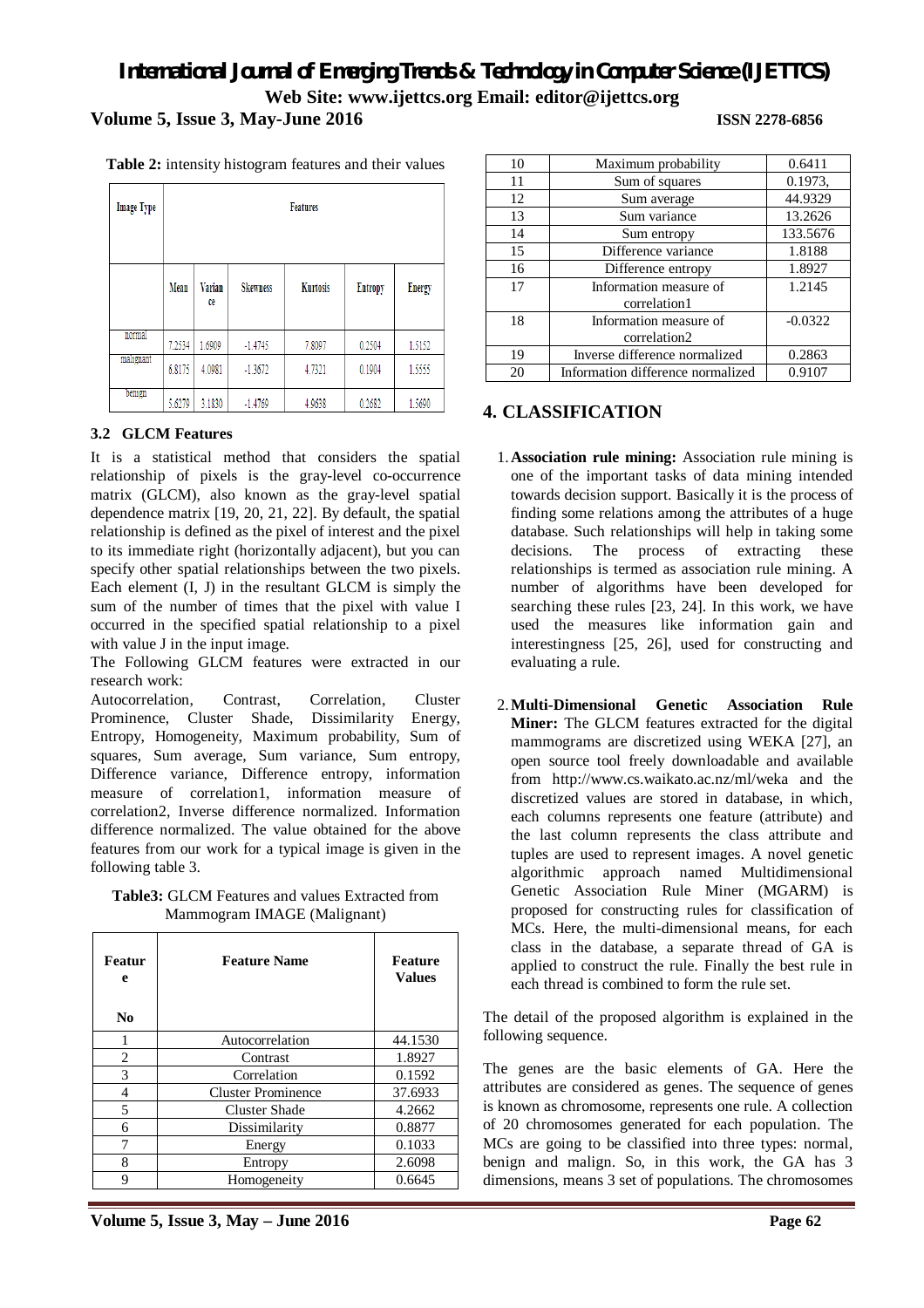**Volume 5, Issue 3, May-June 2016 ISSN 2278-6856**

are encoded with numbers, every 2 digits are reserved for one attribute and the final attribute is mean for the class attribute. In this way the rule can be easily decoded. Each attribute can have set of possible values. The encoding represents one of the possible values with its index. If that gene 00 means that the corresponding attribute is not included in the rule. Consider the following chromosome:

# 00 11 05 00 01

Which represents a rule, in that, the first and fourth attributes are not considered, the second and third attributes are included with their 11th and 5th index values. For rule construction, the items are selected at random, and the information gain is calculated for the attribute, if it is greater than the threshold (0.5) then the item will be added to the rule, ignored otherwise. For each rule the interestingness measure is calculated as fitness value. And the rule having highest interestingness is stored as global best rule for each population. Then the genetic operators are applied to generate a new set of population as given: **Reproduction (selection)**

The selection process selects chromosomes from the mating pool directed by the survival of the fittest concept of natural genetic systems. In the proportional selection strategy adopted in this article, a chromosome is assigned a number of copies, which is proportional to its fitness in the population that goes into the mating pool for further genetic operations. Roulette wheel selection is one common technique implements the selection strategy.

### **Crossover**

Crossover is a probabilistic process that exchanges information between two parent chromosomes for generating two child chromosomes. In this paper, single point crossover with a fixed crossover probability of pc=0.6 is used. For chromosomes of length *l*, a random integer, called the crossover point, is generated in the range [1, *l*-1]. The portions of the chromosomes lying to the right of the crossover point are exchanged to produce two offspring.

# **Mutation**

Each chromosome undergoes mutation with a fixed probability pm=0.03. For binary representation of chromosomes, a bit position is mutated by simply flipping its value. Since we are considering real numbers, a random position is chosen in the chromosome and replace by a random number between 0-9.

From the new set of populations, the best rules are extracted known as locally best. The global and local best rules are compared. If local rules are better than the next iteration is continued with the new populations and the local rules are saved as global best. Otherwise, the next iteration is performed with the old populations. The global best rules are pruned to check whether the quality is improving or not. In rule pruning, the attributes are temporarily removed one by one at random, if the interestingness measure improves than the attributes are

removed permanently. The following algorithm describes our proposed method.

# **MGARM Algorithm**

- 1.Load the training samples of GLCM features.
- 2.Construct 20 chromosomes (rules) based on information gain for M populations, one population for each dimension (class).
- 3.Calculate the interestingness of each chromosome; assign them as fitness value.
- 4.For each population, Store the chromosomes having better interestingness as global best rule.
- 5.Apply the Genetic operators such as reproduction, crossover and mutation to construct the new population.
- 6.For the new populations at each dimension, calculate the interestingness of each chromosome.
- 7.Choose the locally best rule.
- 8.Compare the global and local best rules.
- 9.If local rules are better than the global continue the next iteration with the new population and hold the local best rule as global best. Otherwise, continue with the old population.

And perform rule pruning.

Repeat from Step 5 for n number of iterations.

Decode the global best chromosomes to form the association rules for each class.

# **5.EXPERIMENTAL RESULTS**

The digital mammograms used in our experiments were taken from the Mammographic Image Analysis Society (MIAS). The database consists of 322 images, which belong to three categories: normal, benign and malign (ftp://peipa.essex.ac.uk). There are 208 normal images, 63 benign and 51 malign, which are considered abnormal.

The proposed method is evaluated based on ten-fold cross validation method. The following table presents the rule accuracy of the proposed classification system compared with other association rule based system proposed in [25, 26]. The results for the ten splits of the mammogram database are given in Table 4.

| Table 4: Classification accuracy for the ten splits with |  |
|----------------------------------------------------------|--|
| <b>MGARM</b>                                             |  |

| <b>Splits</b> | <b>Classification Accuracy</b> |
|---------------|--------------------------------|
|               | 98.65                          |
| 2             | 95.89                          |
| $\mathcal{R}$ | 97.76                          |
| 4             | 93.12                          |
| 5             | 92.23                          |
| 6             | 98.66                          |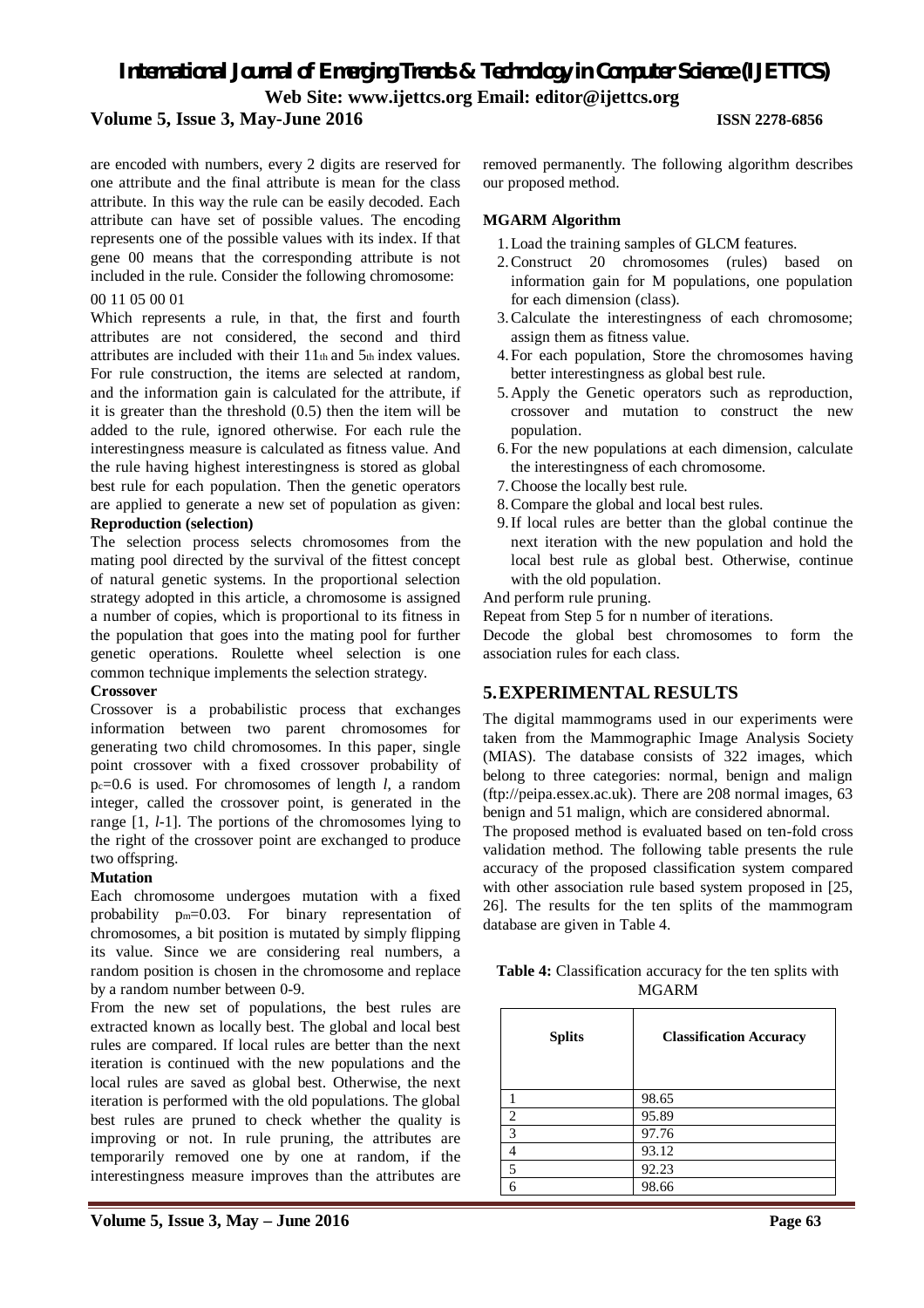**Volume 5, Issue 3, May-June 2016 ISSN 2278-6856**

|         | 94.41 |
|---------|-------|
|         | 98.54 |
|         | 98.05 |
| 10      | 95.89 |
| Average | 96.32 |
|         |       |

In this paper we used multi dimensional genetic association rule mining using image contents for the classification of mammograms. The average accuracy is 96.32 %. We have employed the freely available Machine Learning package, WEKA [27]. Out of 322 images in the dataset, 230 were used for training and the remaining 92 for testing purposes and the result is shown in Table 5.

**Table 5**: Results obtained by proposed method

| Normal    | 100%   |
|-----------|--------|
| Malignant | 88.23% |
| Benign    | 97.11% |

The confusion matrix has been obtained from the testing part .In this case for example out of 51 actual malignant images 06 images was classified as normal. In case of benign all images are correctly classified and in case of normal images 6 images are classified as malignant. The confusion matrix is given in Table 6.

| Actual    | <b>Predicted</b><br>class |                  |               |
|-----------|---------------------------|------------------|---------------|
|           | <b>Benign</b>             | <b>Malignant</b> | <b>Normal</b> |
| Benign    | 63                        |                  |               |
| Malignant | 51                        | 45               | 06            |
| Normal    | 208                       | 6                | 202           |

**Table 6:** Confusion matrix

# **6.CONCLUSION**

Automated breast cancer detection has been studied for more than two decades Mammography is one of the best methods in breast cancer detection, but in some cases radiologists face difficulty in directing the tumors. We have described a comprehensive of methods in a uniform terminology, to define general properties and requirements of local techniques, to enable the readers to select the efficient method that is optimal for the specific application in detection of micro calcifications in mammogram images. Classification of Microcalcification Clusters (MCs) is one the key to find the early sign of breast cancer. In this paper, we have proposed a novel

association rule based system for classification of Microcalcification Clusters (MCs). Initially the MCs are segmented from the mammograms and the statistical GLCM features are extracted. The proposed approach Multi Multidimensional Genetic Association Rule Miner (MGARM) is applied to construct the association rule to classify the images into three classes: normal, benign and malign. The result shows that MGARM outperforms than the existing. In future, an efficient algorithm can be used to select the relevant features and the rules can be generated to improve the accuracy.

# **References**

- [1] Majid AS, de Paredes ES, Doherty RD, Sharma N Salvador X. "Missed breast carcinoma: pitfalls and Pearls". Radiographics, pp.881-895, 2003
- [2] Osmar R. Zaïane,M-L. Antonie, A. Coman "Mammography Classification by Association Rule based Classifier," MDM/KDD2002 International Workshop on Multimedia Data Mining ACM SIGKDD, pp.62-69,2002
- [3] Xie Xuanyang, Gong Yuchang, Wan Shouhong, Li Xi Computer Aided Detection of SARS Based on ," Radiographs Data Mining ", Proceedings of the 2005 IEEE Engineering in Medicine and Biology 27th Annual Conference Shanghai, China, pp7459 – 7462, 2005
- [4] C.Chen and G.Lee, "Image segmentation using multitiresolution wavelet analysis and Expectation Maximum(EM) algorithm for mammography" International Journal of Imaging System and Technology, 8(5): pp491-504,1997.
- [5] T.Wang and N.Karayaiannis, "Detection of microcalcification in digital mammograms using wavelets", IEEE Trans. Medical Imaging, 17(4):498- 509, 1998
- [6] Jelena Bozek, Mario Mustra, Kresimir Delac, and Mislav Grgic "A Survey of Image Processing Algorithms in Digital mammography"Grgic et al. (Eds.): Rec. Advan. in Mult. Sig. Process. and Commun., SCI 231, pp. 631–657,2009
- [7] Shuyan Wang, Mingquan Zhou and Guohua Geng, "Application of Fuzzy Cluster analysis for Medical Image Data Mining" Proceedings of the IEEE International Conference on Mechatronics & Automation Niagara Falls, Canada,pp. 36 – 41, 2005.
- [8] Jensen, Qiang Shen, "Semantics Preserving Dimensionality Reduction: Rough and Fuzzy-Rough Based Approaches", IEEE Transactions on Knowledge and Data Engineering, pp. 1457-1471, 2004
- [9] I.Christiyanni et al ., "Fast detection of masses in computer aided mammography", IEEE Signal processing Magazine, pp:54- 64,2000.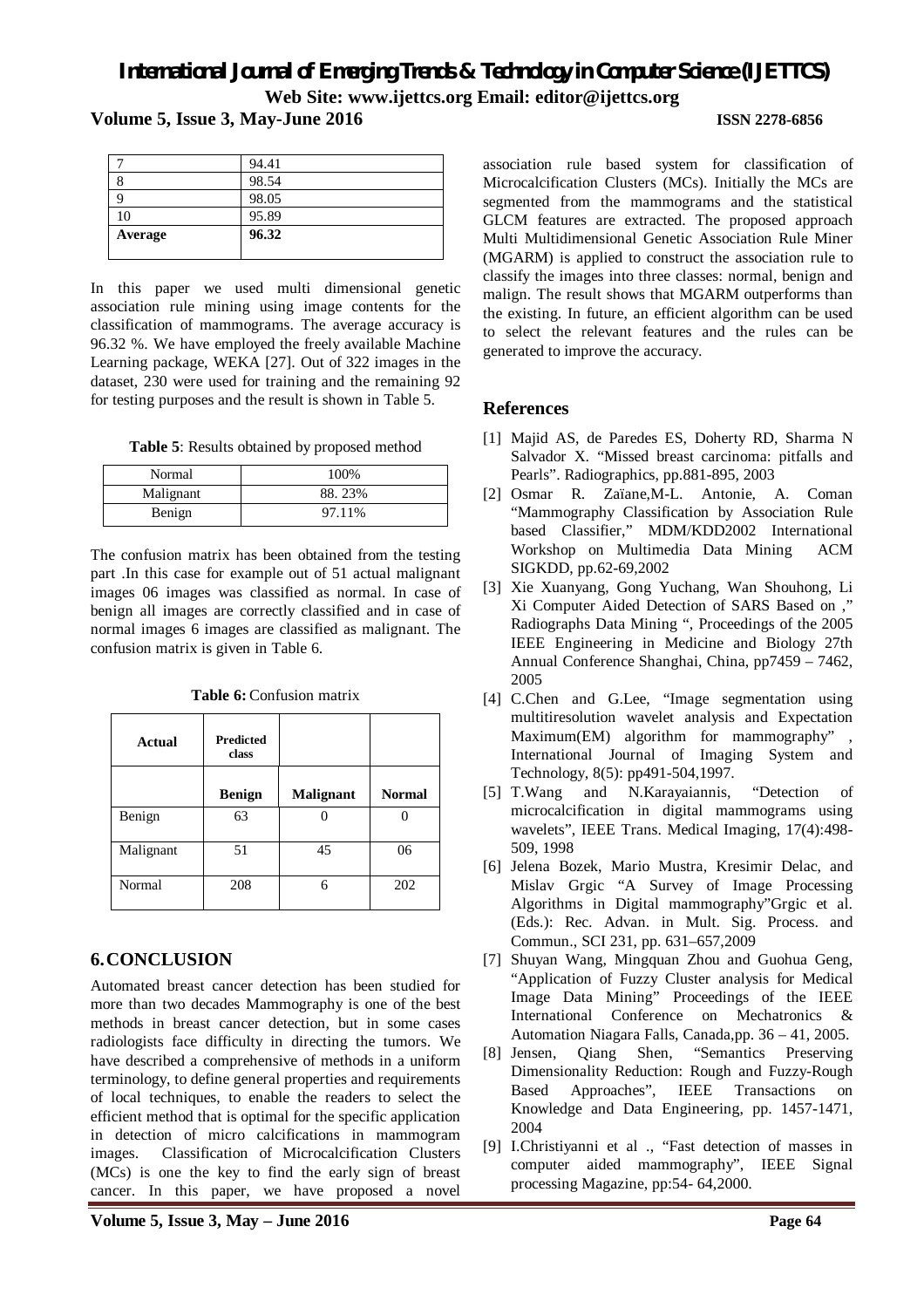# **Volume 5, Issue 3, May-June 2016 ISSN 2278-6856**

- [10]K. Thangavel, A. Kaja Mohideen "Classification of Microcalcifications Using Multi-Dimensional Genetic Association Rule Miner" International Journal of Recent Trends in Engineering, Vol 2, No. 2, pp. 233  $-235, 2009$
- [11]R.Agrawal, T. Imielinski, and A.Swami. Mining association rules between sets of items in large databases. In the Proc. of the ACM SIGMOD Int'l Conf. on Management of Data (ACM SIGMOD '93), Washington, USA, May 1993
- [12]Alex A. Freitas, "A Survey of Evolutionary Algorithms for Data Mining and Knowledge Discovery" Postgraduate Program in Computer Science, Pontificia Universidade Catolica do Parana Rua Imaculada Conceicao, 1155. Curitiba - PR. 80215-901. Brazil.
- [13]Etta D. Pisano, Elodia B. Cole Bradley, M. Hemminger, Martin J. Yaffe, Stephen R. Aylward, Andrew D. A. Maidment, R. Eugene Johnston, Mark B. Williams,Loren T. Niklason, Emily F. Conant, Laurie L. Fajardo,Daniel B. Kopans, Marylee E. Brown • Stephen M. Pizer "Image Processing Algorithms for Digital Mammography: A Pictorial Essay" journal of Radio Graphics Volume 20,Number 5,sept.2000
- [14]Pisano ED, Gatsonis C, Hendrick E et al. "Diagnostic performance of digital versus film mammography for breast-cancer screening". NEngl J Med 2005; 353(17):1773-83.
- [15]Wanga X, Wong BS, Guan TC. 'Image enhancement for radiography inspection". International Conference on Experimental Mechanics. 2004: 462-8.
- [16]D.Brazokovic and M.Nescovic, "Mammogram screening using multisolution based image segmentation", International journal of pattern recognition and Artificial Intelligence, 7(6): pp.1437- 1460, 1993
- [17]Dougherty J, Kohavi R, Sahami M. "Supervised and unsupervised discretization of continuous features". In: Proceedings of the 12th international conference on machine learning.San Francisco:Morgan Kaufmann; pp 194–202, 1995.
- [18]Yvan Saeys, Thomas Abeel, Yves Van de Peer "Towards robust feature selection techniques", www.bioinformatics.psb.ugent
- [19]Gianluca Bontempi, Benjamin Haibe-Kains "Feature selection methods for mining bioinformatics data", http://www.ulb.ac.be/di/mlg
- [20]Li Liu, Jian Wang and Kai He "Breast density classification using histogram moments of multiple resolution mammograms" Biomedical Engineering and Informatics (BMEI), 3rd International Conference, IEEE explore pp.146–149, DOI: November 2010, 10.1109/ BMEI.2010 .5639662,
- [21]Li Ke,Nannan Mu,Yan Kang Mass computer-aided diagnosis method in mammogram based on texture features, Biomedical Engineering and Informatics (BMEI), 3rd International Conference, IEEE Explore, pp.146 – 149, November 2010, DOI: 10.1109/ BMEI.2010.5639662.
- [22]Azlindawaty Mohd Khuzi, R. Besar and W. M. D. Wan Zaki "Texture Features Selection for Masses Detection In Digital Mammogram" 4th Kuala Lumpur International Conference on Biomedical Engineering 2008 IFMBE Proceedings, 2008, Volume 21, Part 3, Part 8, 629-632, DOI: 10.1007/978-3-540-69139-6\_157
- [23] J Hipp, U Güntzer, and G Nakhaeizadeh, "Algorithms for association rule mining––a general survey and comparison", vol. 2, no. 1, 2000.
- [24]Jiawei Han and Micheline Kamber, "Data Mining, Concepts and Techniques". Morgan Kaufmann, 2001.
- [25]ML Antonie, OR. Zaiane, and A Coman, "Application of data mining techniques for medical image classification". In Proc. Of Second Intl. Workshop on Multimedia Data Mining (MDM/KDD'2001) in conjunction with Seventh ACM SIGKDD, pp 94–101, San Francisco, USA, 2001.
- [26]Deepa S. Deshpande "ASSOCIATION RULE MINING BASED ON IMAGE CONTENT" International Journal of Information Technology and Knowledge Management January-June 2011, Volume 4, No. 1, pp. 143-146
- [27]Holmes, G., Donkin, A., Witten, I.H.: WEKA: a machine learning workbench. In: Proceedings Second Australia and New Zealand Conference on Intelligent Information Systems, Brisbane, Australia, pp. 357- 361, 1994.

### **AUTHOR**



**Aswini Kumar Mohanty** received the B.E. and M.TECH. Degree in Computer Engineering from Marathawada University and Kalinga University in 1991 and 2005 respectively. He completed

Phd in Information Technology in 2013 from Vinoba Bhave University. He has more than 24 years experience in teaching and industry. His area of research is medical image processing and data mining. Presently he is working as principal in KMBB College of engineering, khurda, odisha.